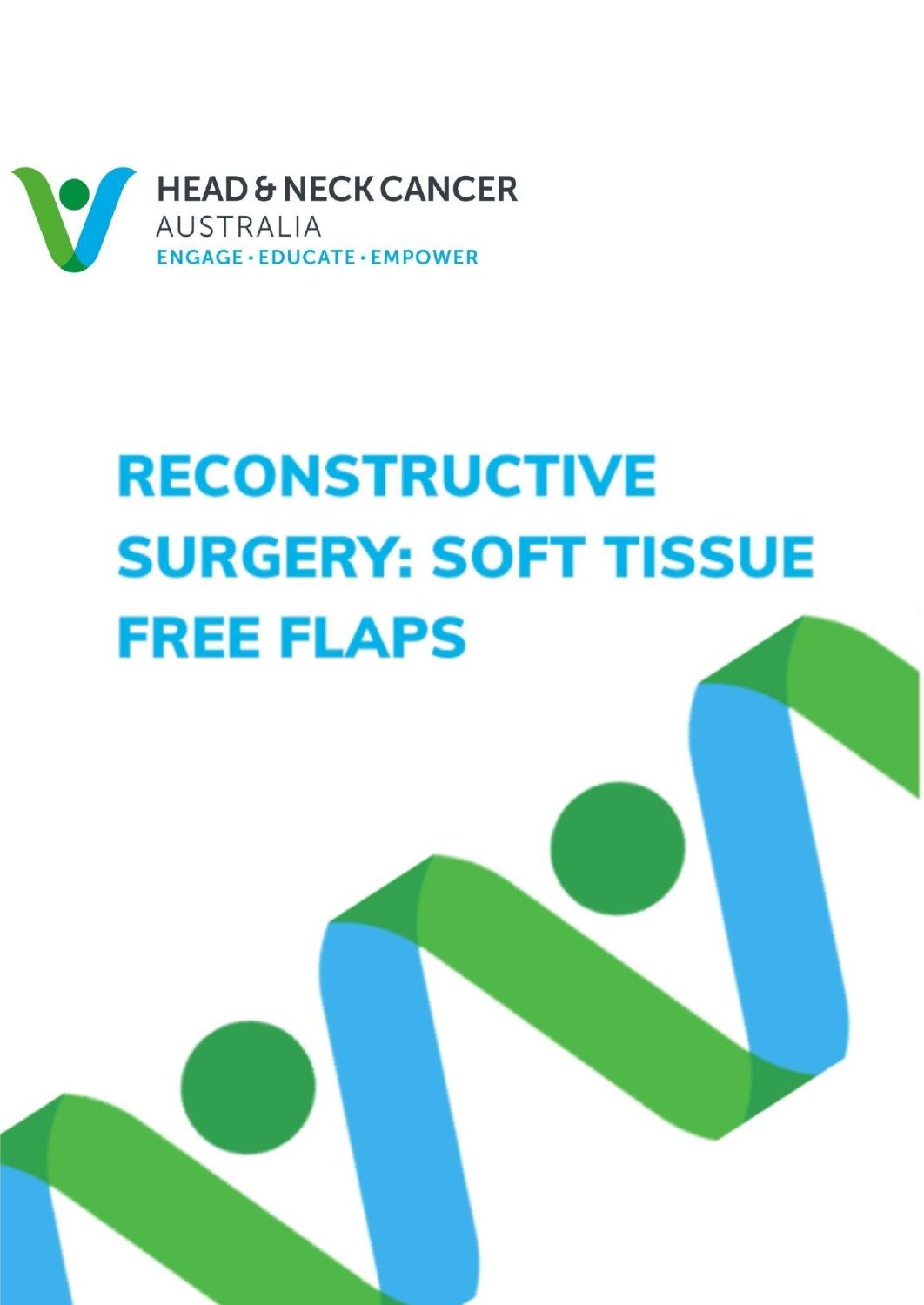

| AN OVERVIEW TO RECONSTRUCTIVE SURGERY USING SOFT TISSUE FREE FLAPS   | 3  |
|----------------------------------------------------------------------|----|
| Reconstructive surgery:                                              | 3  |
| Soft tissue free flaps:                                              | 3  |
| Types of Soft tissue free flaps:                                     | 4  |
| WHY IS SOFT TISSUE FREE FLAP SURGERY NEEDED                          | 5  |
| <b>HOW TO PREPARE FOR THE OPERATION</b>                              | 6  |
| WHAT TO EXPECT DURING THE OPERATION                                  | 7  |
| WHAT TO EXPECT AFTER THE OPERATION                                   | 8  |
| POSSIBLE RISKS OF RECONSTRUCTIVE SURGERY USING SOFT TISSUE FREE FLAP | 9  |
| SIDE EFFECTS AND THEIR MANAGEMENT                                    | 11 |
| <b>BEFORE GOING HOME</b>                                             | 12 |
| <b>FOLLOW-UP CARE</b>                                                | 13 |
| QUESTIONS TO ASK YOUR DOCTOR                                         | 13 |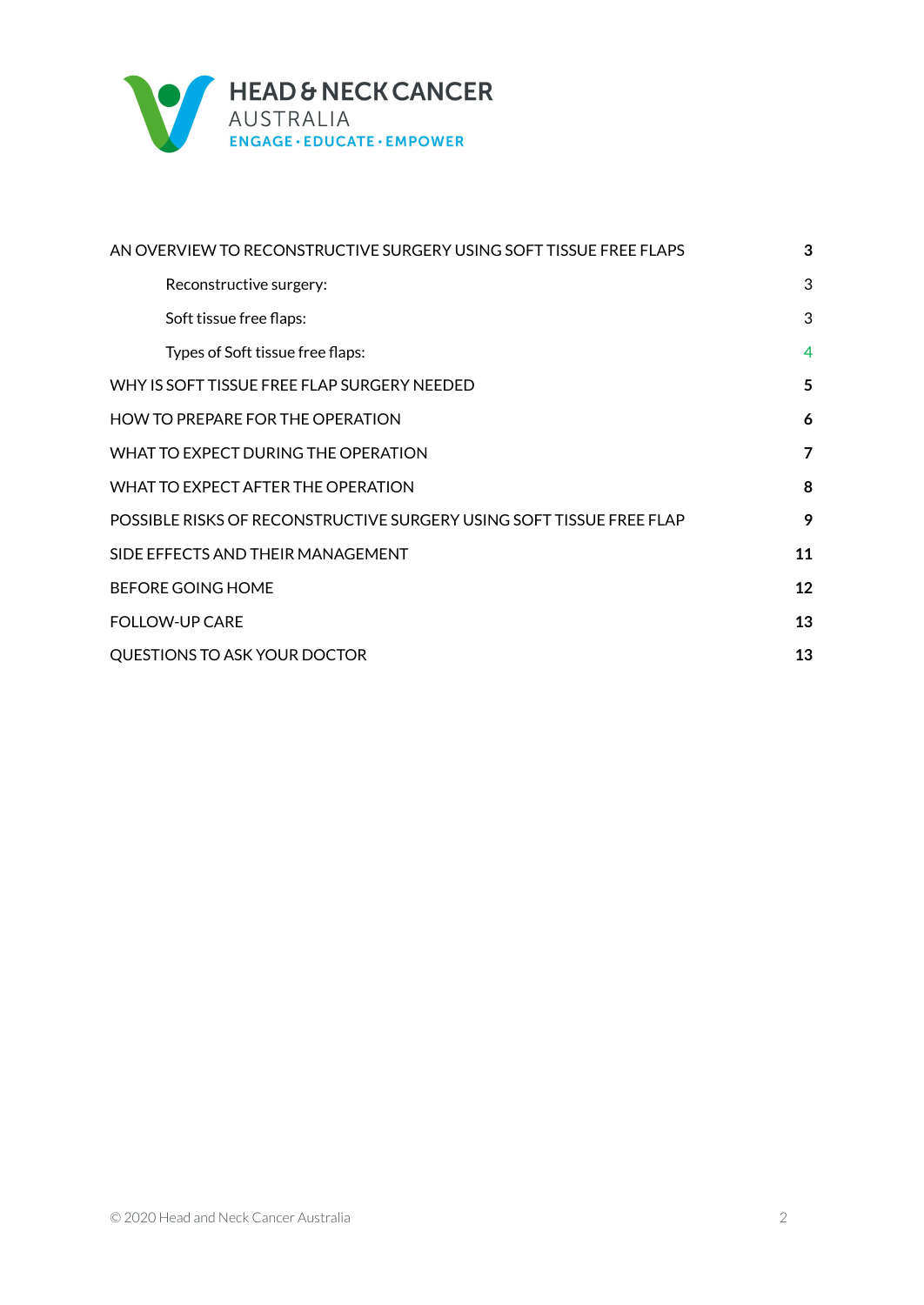

## RECONSTRUCTIVE SURGERY: SOFT TISSUE FREE FLAPS

This information aims to help you understand the operation, what is involved and some common complications that may occur. It may help answer some of your questions and help you think of other questions that you may want to ask your cancer care team; it is not intended to replace advice or discussion between you and your **[cancer](https://www.headandneckcancer.org.au/diagnosis/the-cancer-care-team) care team.** 

# <span id="page-2-0"></span>**AN OVERVIEW TO RECONSTRUCTIVE SURGERY USING SOFT TISSUE FREE FLAPS**

Surgery for head and neck cancer can lead to some major changes in the appearance of your head and neck, and in functions such as eating, talking and breathing.

#### <span id="page-2-1"></span>**RECONSTRUCTIVE SURGERY:**

- may be needed to rebuild the area if a large area of tissue or bone was removed during surgery.
- will be planned by considering:
	- o how to get the tissue to heal quickly, to avoid a long stay in hospital
	- o how best to protect vital organs, such as major blood vessels
	- o the safety
	- o how you will look following the surgery
	- o how best to improve functions such as speaking, breathing, chewing and swallowing.
- There are different ways of rebuilding the tissue including:
	- o  $\overline{\text{skin} \cdot \text{rafts}}$  a laver of skin laid on the wound
	- o [Local](https://www.headandneckcancer.org.au/BeyondFive/media/PDF/Reconstructive-Surgery-Skin-Grafts-and-Local-Flap-Repairs-HANCA2020.pdf) flaps moving tissue with a blood supply from next to the wound
	- $\circ$  **[Regional](https://www.headandneckcancer.org.au/BeyondFive/media/HANCA-Fact-Sheets/Reconstructive-Surgery-Regional-Flaps-HANCA2020.pdf) flaps** moving tissue on a stalk (blood vessels) from somewhere near the head and neck, like the chest
	- o Free [flaps](https://www.headandneckcancer.org.au/BeyondFive/media/pdf/Beyond-Five-Bony-free-flap-FINAL-300317.pdf) moving tissue from somewhere else in the body with its own blood vessels. This includes bone and soft tissue free flaps.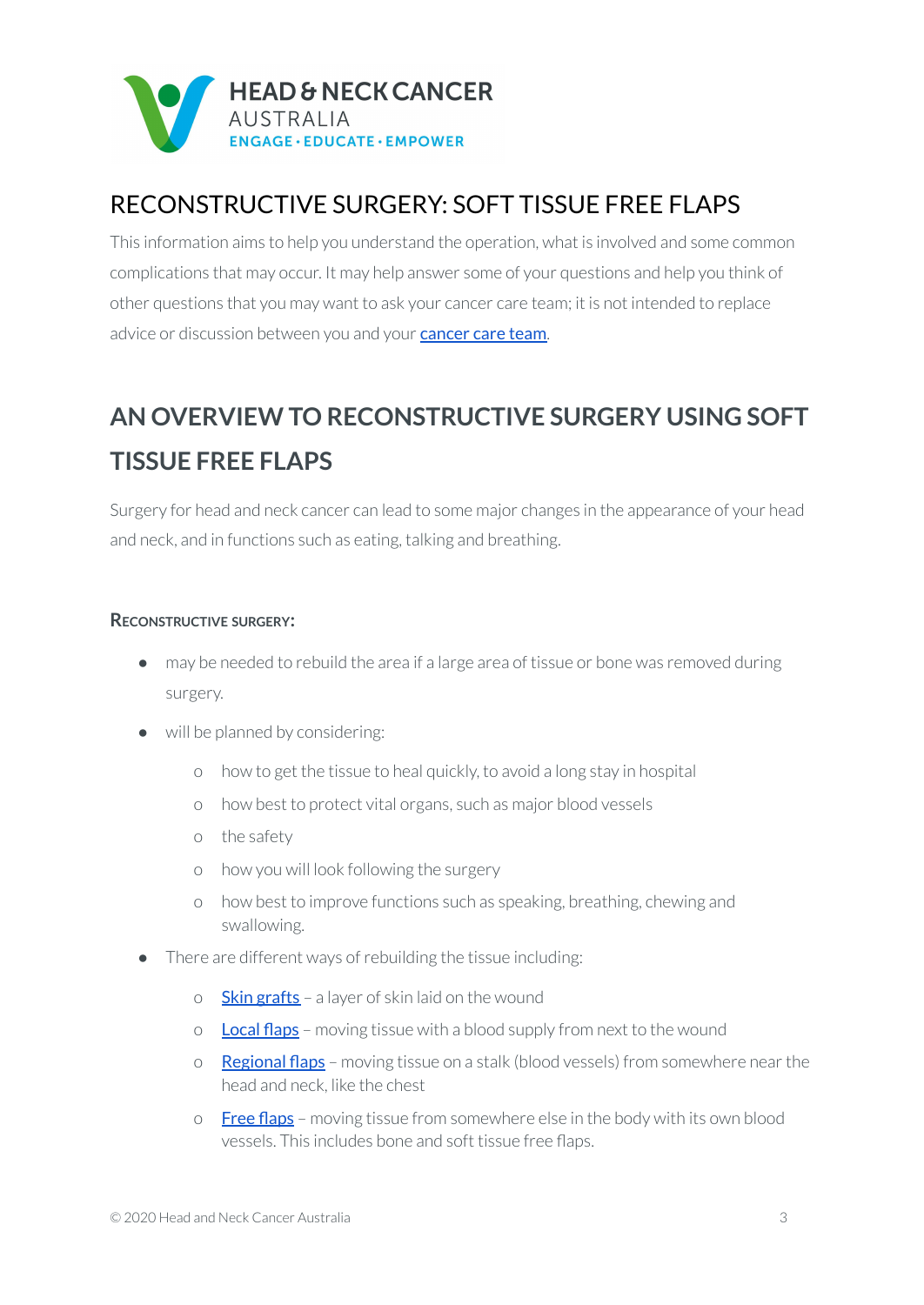

#### <span id="page-3-0"></span>**SOFT TISSUE FREE FLAPS:**

- are often used after surgery to remove cancers from the mouth or throat, they are called 'soft tissue' because they don't use hard tissue like bone.
- use tissue from another part of the body such as the arm, leg, back, or belly (abdomen). The area where the flap is taken from is called the **donor site.**
- are different to skin grafts because they have their own blood supply called the **pedicle** (an artery and a vein from its original location) which is moved with the tissue to keep it alive
- involves specialised surgery underthe microscope (microvascular anastomosis) so that the blood vessels of the flap are connected to the blood vessels in the neck.
- require a team of surgeons with special expertise and takes many hours to perform. A [multidisciplinary](https://www.headandneckcancer.org.au/diagnosis/the-cancer-care-team) team is often involved in planning and undertaking the operation, and helping you after the operation.

#### <span id="page-3-1"></span>**TYPES OF SOFT TISSUE FREE FLAPS:**

There are many different types of **soft tissue flaps**. They use different types of tissue depending on what is needed for the reconstruction. Some of the common flaps include:

- **●** Skin (+/- muscle)
	- o Radial forearm flap: uses skin and fat from the inner aspect of the forearm. This flap is thin and easily moulded. Usually a skin graft is needed to cover where the flap was taken from (donor site). A plaster is usually put on the arm until the skin graft takes. It should not affect the function of your arm or hand once the graft has fully taken but this may take several weeks or longer. The scar is quite noticeable if you wear a short sleeved shirt.
	- o Anterolateral thigh flap: uses skin and fat from the outer part of the thigh. This flap is thicker than the forearm but varies from person to person. The donor site is closed directly so no skin graft is needed but the scaris quite noticeable if you wear shorts or a bikini.
	- $\circ$  Groin flap: uses skin and fat from the groin crease. The flap is thicker than the forearm but varies from person to person. The donor site is closed directly (no skin graft) and the scar is well hidden but the pedicle is short, so it will not reach far from the neck.
	- o Rectus abdominus flap: uses skin, fat and muscle from the lower belly (abdomen). The flap is quite thick and is good for reconstructing deep holes. The donor site is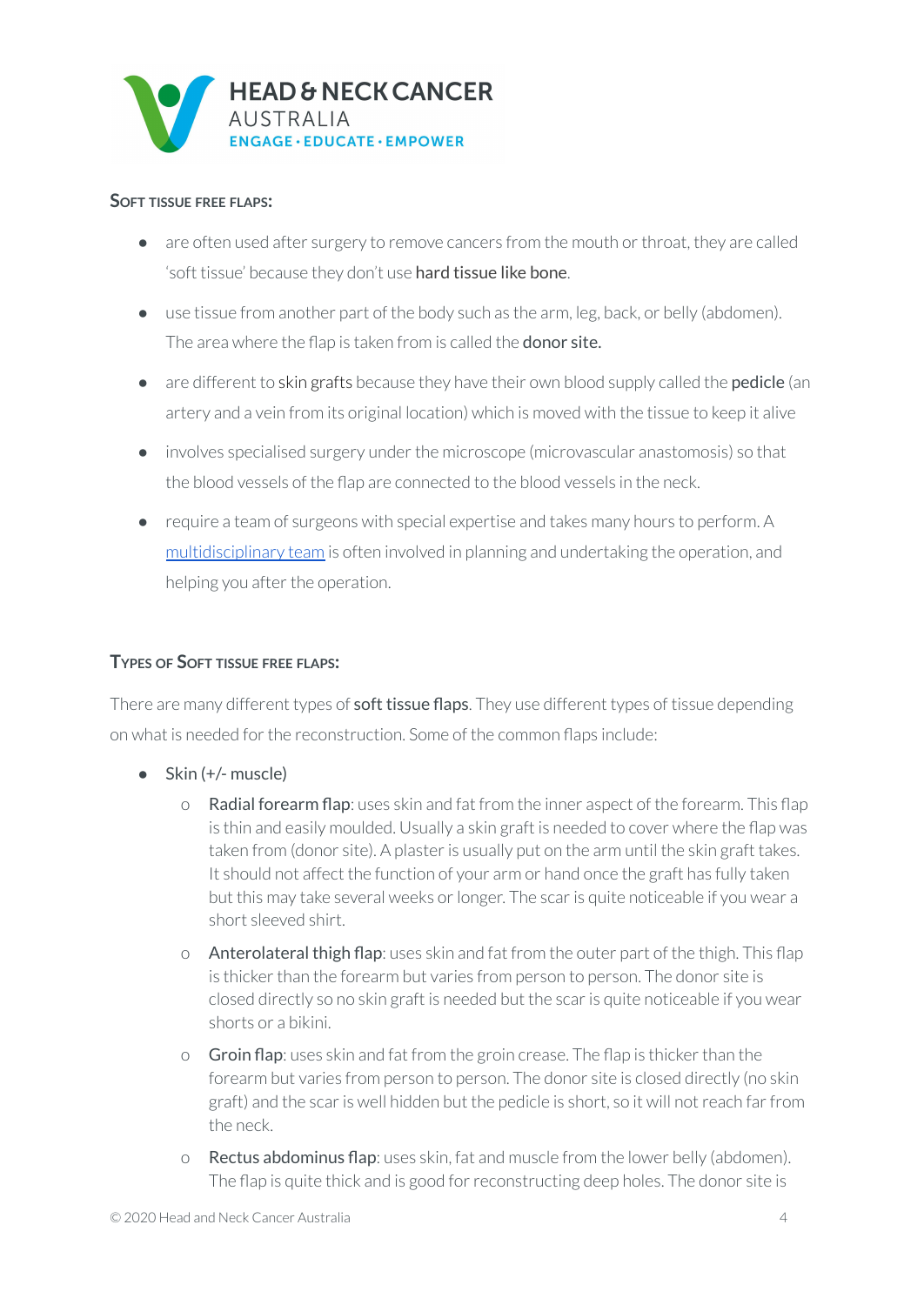

closed directly (no skin graft). The scar depends on how the surgeon raises the flap (there are different types VRAM, TRAM, DIEAP – ask your surgeon) but is hidden if you wear a shirt.

- o Latissimus dorsi flap: uses skin, fat and muscle from your back. The flap is good for reconstructing large flat holes. The donor site is closed directly (no skin graft). Sometimes only the muscle part of the flap is used. In this case a skin graft is put on the muscle where the flap ends up. The scar is well hidden if you wear a shirt.
- **●** Muscle
	- o Gracilis flap: uses a muscle from the innerthigh. The flap is good forreconstructing the smile in patients with facial paralysis because the nerve supplying the muscle can be joined to nerves in the face (see facial nerve [sacrifice](https://www.headandneckcancer.org.au/BeyondFive/media/HANCA-Fact-Sheets/Facial-Nerve-HANCA2020.pdf)). The donor site is closed directly and the scar is well hidden.
	- o Vastus lateralis flap: uses a muscle from the outerthigh. It can be used forlots of different reasons and is often combined with an anterolateral thigh flap because they have the same blood supply. The donor site is closed directly but the scar is visible if you wear shorts.
- **●** Bowel
	- **o** Jejunal flap: Uses the small bowel. The flap is good for reconstructing the throat after a [laryngopharyngectomy](https://www.headandneckcancer.org.au/BeyondFive/media/HANCA-Fact-Sheets/Laryngopharyngectomy-HANCA2020.pdf) because it is a tube for food and liquids to pass through. It involves a cut in the belly (abdomen) which can be painful and occasionally there are serious complications such as bowel blockage (obstruction) or peritonitis due to a leak from the gut.
	- o Gastro-omental flap: Uses the stomach and fat nearby. The flap is good for reconstructing the throat after a larynopharyngectomy particularly after radiotherapy and chemotherapy. It involves a cut in the belly and has similar risks to a jejunal flap.

### <span id="page-4-0"></span>**WHY IS SOFT TISSUE FREE FLAP SURGERY NEEDED**

There are a several reasons why a free flap is used. These include:

- The hole (defect) is too large too close together
- The tissue will not function well without a flap, such as:
	- o when part of the tongue is removed, which needs to move freely
- Your appearance will be affected without a flap, such as: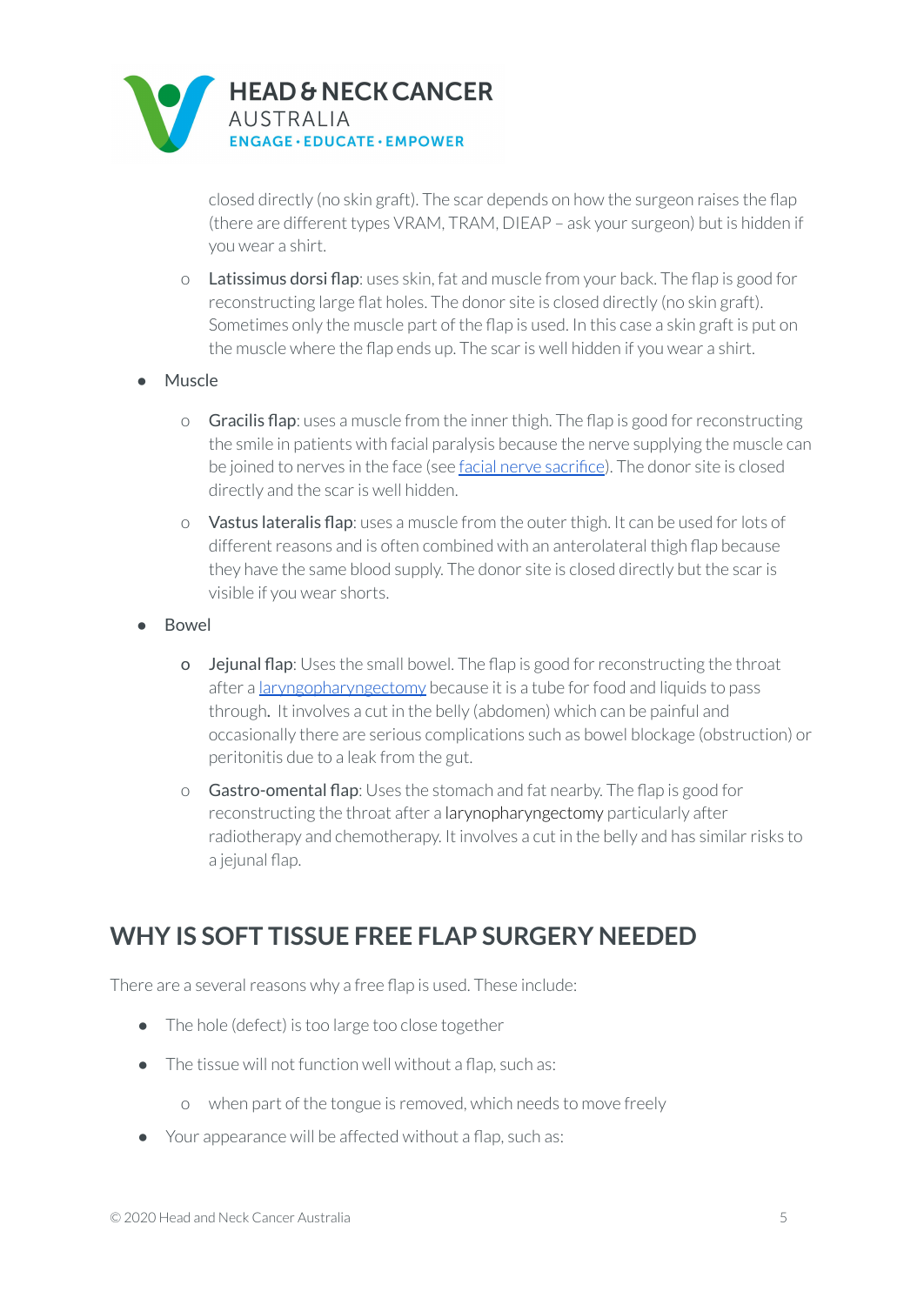

- o when part of the jaw is removed
- The tissue may develop a leak if the without a flap, including:
	- o food and saliva from the mouth orthroat (fistula)
	- o fluid around the brain (cerebrospinal fluid CSF leak)
- The tissue is unlikely to heal without a flap, such as:
	- o when you have had previous radiotherapy or many operations
- Reconstructive surgery may be performed at the same time as the primary surgery, or at a later date. Your doctor will advise on the surgeries planned for you.

## <span id="page-5-0"></span>**HOW TO PREPARE FOR THE OPERATION**

#### **BEFORE THE OPERATION:**

- You will need to fast (have nothing to eat or drink) for 6 hours before your operation (unless advised differently by your surgeon or anaesthetist) because the reconstructive surgery is performed under a general anaesthetic (you will be asleep and will not remember what happens during the operation).
- Your surgeon will explain the details of your operation. Be sure to bring up any questions or concerns, and share your needs and wishes with your cancer care team (see box).
- If you are having a flap taken from your arm, make sure that a drip (intravenous cannula) is NOT placed in the same arm
- Let your surgeon know if you have had:
	- o problems with the blood vessels in your arms or legs such as blocked arteries or

#### Possible questions that you may want to ask your cancer care team

- $\bullet$  What are the side effects of taking tissue from another part of the body (donor site)?
- If I have a flap taken from somewhere else. how will it look in its new location?
- Can the flap replace the normal function of the tissue it is replacing?
- What will the donor site look like?
- $\bullet$  I do manual labour, will the flap affect my ability to work?
- lenjoy some sports, will the flap affect my ability to place sport?
- Are there any things I will find more difficult to do as a result of the flap?
- Is there an alternative © 2020 Head and Neck Cancer Australia **6 Communist Communist Communist Communist Communist Communist Communist Communist Communist Communist Communist Communist Communist Communist Communist Communist Communist Communist C** less side effects for me?
	- Will I be able to feel the skin of the flap?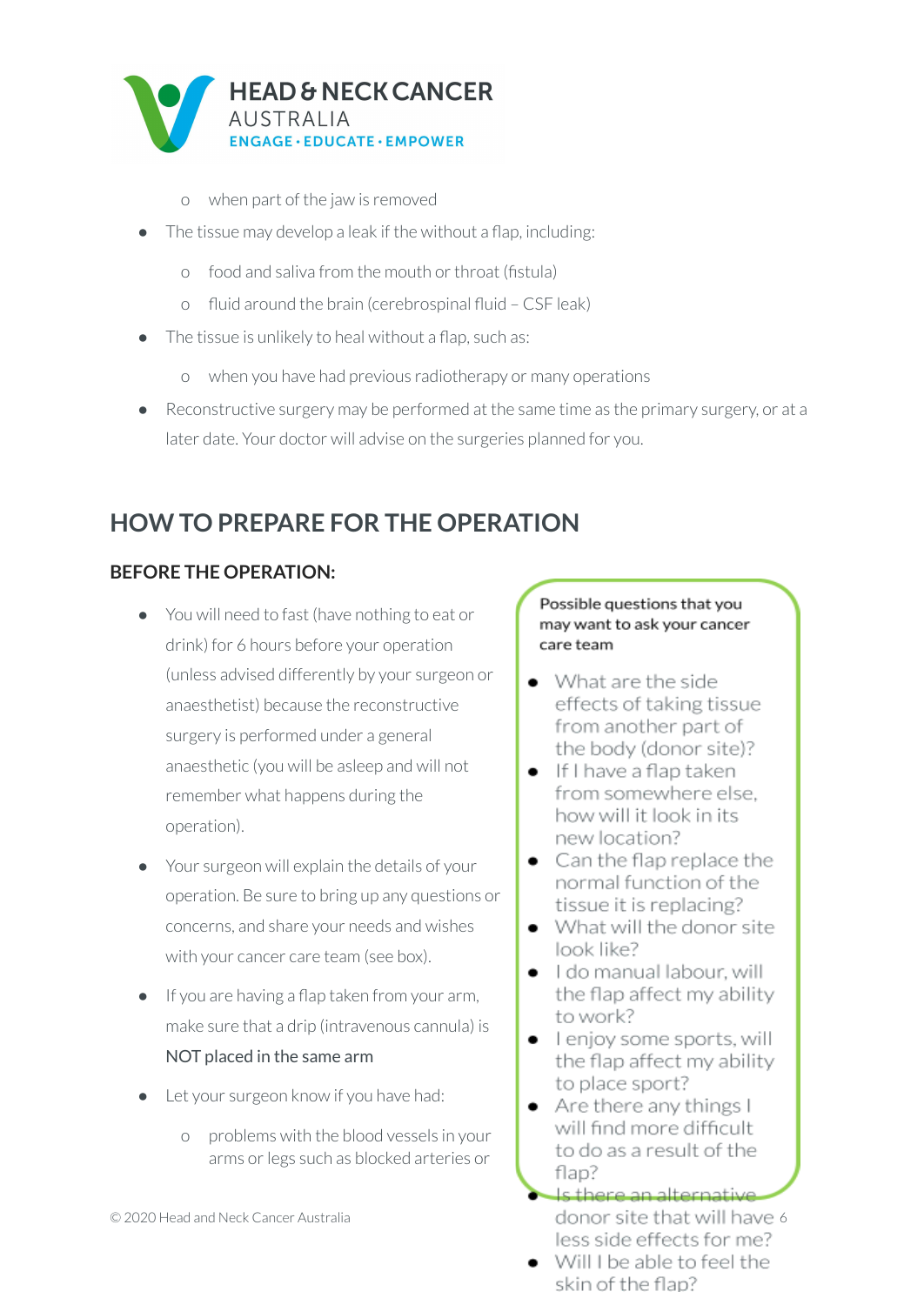

clots in the legs (deep venous thrombosis - DVT)

- o previous surgery in the area where the flap will be taken from (donor site)
- Let your surgeon know if:
	- o your work involves manual labourthat could be affected by the flap
	- o you enjoy sports that could be affected by the flap
	- o your career depends on how you look or speak
- You should speak to your doctor about how to manage aspects of your lifestyle, such as smoking, drinking alcohol and chronic conditions (e.g. diabetes and obesity) that may increase the risk of complications.
	- o If you take blood thinning medication for a heart condition or blood clots (such as Warfarin, Plavix, Aspirin or Pradaxa), make sure your surgeon is aware. Some of these medications need to be stopped more than a week before the operation. Sometimes a short-acting blood thinner (such as Clexane) is used before and after the surgery.
- Talk to your **[cancer](https://www.headandneckcancer.org.au/diagnosis/the-cancer-care-team) care team** about any likely side effects you can expect following the operation, such as speech, swallowing, breathing and appearance. You may find it useful to talk to a dietitian, speech pathologist or specialist head and neck nurse about these issues.

Visit the Head and Neck Cancer [Australia](http://www.beyondfive.org.au/) website for further information on the health professionals who may be part of your cancer care team

## <span id="page-6-0"></span>**WHAT TO EXPECT DURING THE OPERATION**

Reconstructive surgery may be done at the same time as the primary surgery for the removal of your cancer. Sometimes it is done months or years afterthe original cancer surgery. Visit the [Head](http://www.beyondfive.org.au) and Neck Cancer [Australia](http://www.beyondfive.org.au) website for further information about the specific surgery you are having for your particular cancer and for questions to ask your doctor.

- *●* Soft tissue free flap surgery involves:
	- o Finding suitable blood vessels in the neck to join to the flap.
	- o Preparing the soft tissue flap from a suitable part of the body; this may include a piece of skin and sometimes muscle, along with its blood vessels. The choice of the donor site depends on the defect needed to be repaired.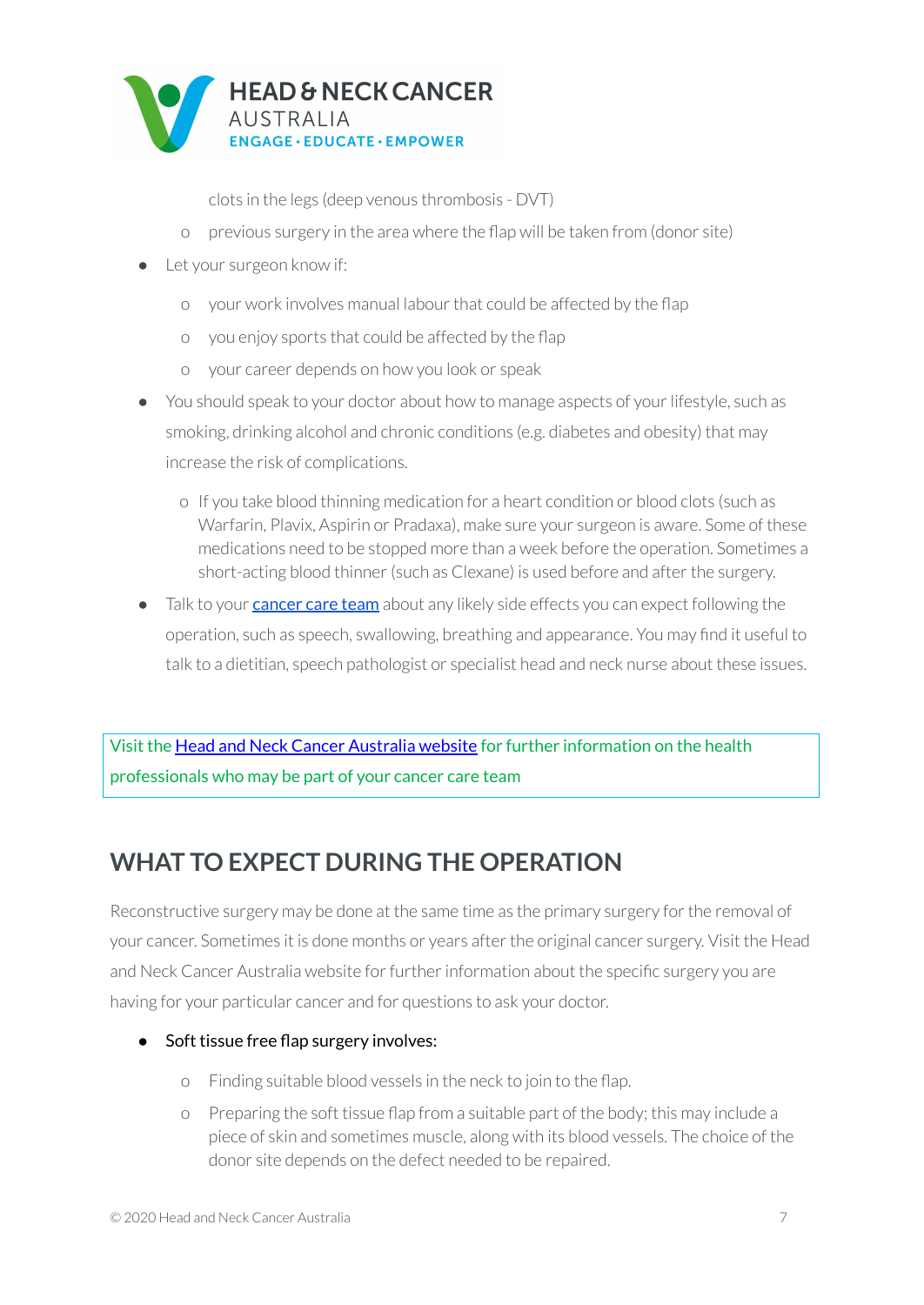

- o The soft tissue flap is transferred to the defect in the head or neck region needing repair and the donor site is closed using stitches or sometimes a skin graft.
- o The blood vessels of the soft tissue flap are connected to those in the neck using microvascular surgical techniques.
- The surgery may take several hours; during this time in the operating theatre you will be kept warm and protected from getting pressure sores.
- If the reconstructive surgery involves areas such as the mouth, lower jaw bone, neck or throat, a [tracheotomy](https://www.headandneckcancer.org.au/health-and-wellbeing/tracheostomy) (or opening) may be made in the windpipe assist with breathing after the surgery.

## <span id="page-7-0"></span>**WHAT TO EXPECT AFTER THE OPERATION**

- $\bullet$  After the operation, once you are fully awake, you will be moved to a bed in the hospital or intensive care unit.
- Your treatment team will carefully look after and check the flap by:
	- o carefully checking the colour and warmth of the flap
	- o using a *Doppler* (special ultrasound) to check the blood flowing through the flap
	- o occasionally pricking or scratching the flap to check that it bleeds. Don't worry this will not hurt because the flap does not have any feeling.
	- o keeping your head in a neutral (straight position) while you are asleep to prevent the blood vessels from kinking.
- The flap is checked every hour for a few days so that if a clot develops, or there is not enough blood flow, this can be fixed immediately before the flap fails (dies).
- Your anaesthetist and surgical team will give you medicine to help control any pain and nausea after the operation.
- You may have surgical drains from the site of the operation to allow blood or lymphatic fluid to escape and prevent swelling. These will be removed before you go home.
- Your anaesthetist and surgical team will give you medicine to help control any pain and nausea afterthe operation. You may also have a button to push that delivers strong pain killers (patient controlled analgesia, or PCA), or you may have to ask the nurse for extra pain medication. Ensure you take pain relief medications as prescribed by your doctor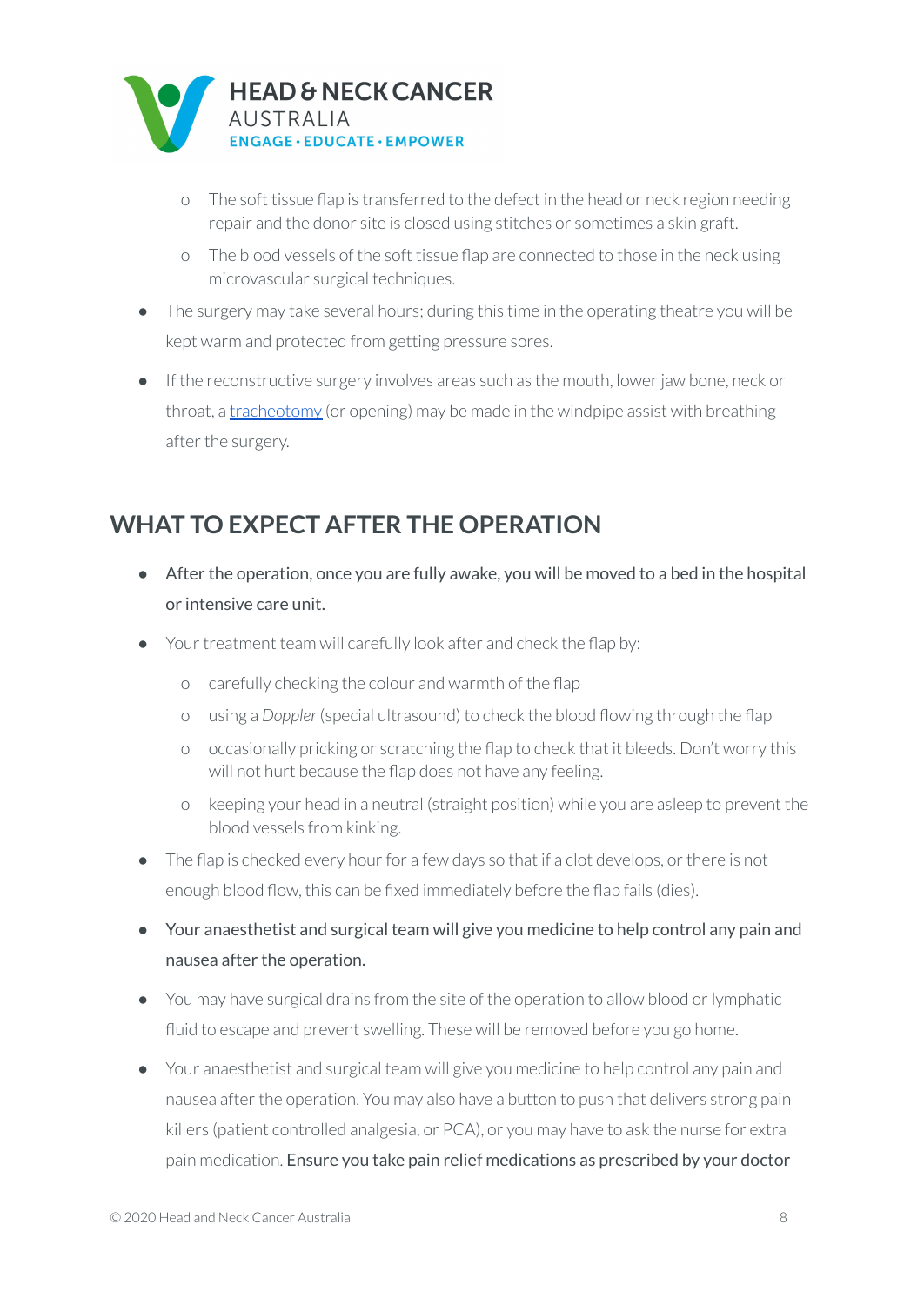

and speak to you cancer care team if the pain is not under control, gets worse of if the medication causes any side effects. You may want to download further information about pain management, which is available on the Head and Neck Cancer [Australia](http://www.beyondfive.org.au/) [website.](http://www.beyondfive.org.au/)

- You may have a drip in your arm to provide fluid and a [feeding](https://www.headandneckcancer.org.au/BeyondFive/media/PDF/Feeding-Tubes-HANCA2020-1.pdf) tube to help you receive nutrition. The drips and tubes will be removed when they are no longer needed and before you go home.
- You may have a breathing tube in your lower neck to assist you breathing. This is called a tracheostomy and is usually temporary. This will make it difficult to talk, and you may need to write things down that you want to say to people. It is useful to have a pen and paper, mini white board or iPad/tablet in hospital to write down anything you want to say.
- Tracheostomy tubes need to be suctioned regularly to stop them clogging with phlegm and mucus. This will make you cough and it can feel uncomfortable to start with. Visit the Head and Neck Cancer [Australia](http://www.beyondfive.org.au/) website for further information on [Tracheostomy.](https://www.headandneckcancer.org.au/health-and-wellbeing/tracheostomy)
- It can be very difficult to sleep in the first two days after surgery because of everything going on. You might feel tired, fatigued, upset and get a bit irritated with people trying to help you. This is normal but it helps to prepare yourself so you don't get too frustrated.
- Most patients stay in hospital for around 1-2 weeks.

## <span id="page-8-0"></span>**POSSIBLE RISKS OF RECONSTRUCTIVE SURGERY USING SOFT TISSUE FREE FLAP**

All operations carry some risks such as blood clots, wound infections, bleeding, chest infection, adverse reactions to anaesthetic, and other complications. These risks will be explained by your cancer specialist and anaesthetist.

Your doctor will explain details of the operation, general risks and side effects of the operation, they may recommend:

● stopping blood thinners (e.g. aspirin) before surgery to reduce the risk of bleeding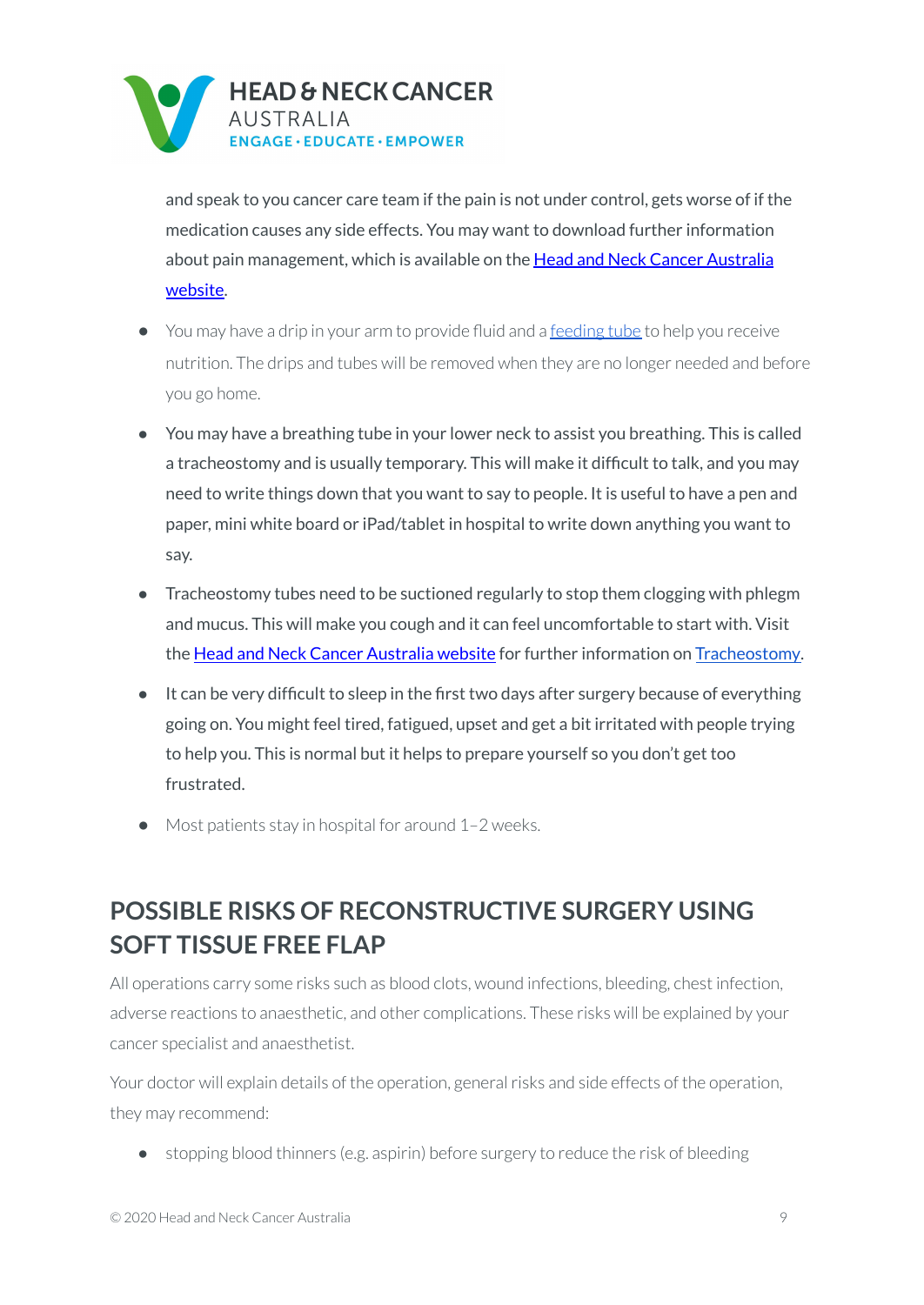

- a blood thinner (called heparin) may be injected before and after surgery to reduce the risk of blood clots
- antibiotics to reduce to risk of wound infection
- early mobilisation to reduce the risk of blood clots and chest infection
- special stockings to reduce the risk of blood clots.

Free flap reconstructions are big operations but they have become very common after major head and neck surgery. Many hospitals do hundreds of these operations safely every year. There are some specific risks to be aware of:

**Clots in the flap (flap failure):** The most serious complication of free flap surgery is blockage of the blood vessels that provide blood to the flap to keep it alive. If this happens or is suspected, you will need to return to the operating theatre to unblock the blood vessels. Despite the best efforts, approximately 5% of the soft tissue flaps cannot be saved (salvaged).

Infection: The mouth and throat contains lots of bacteria, which may cause an infection in the wound after the surgery. The surgeon will prescribe antibiotics to prevent this occurring, but if an infection still occurs, it might require opening part of the wound to allow any pus to drain out.

**Abnormal opening or fistula**: The flap may pull away from the tissue it was stitched to. This makes a hole which may result in fluid (such as saliva) leaking into the wound causing an infection. This can be a very serious complication and might require opening a wound to allow it to drain or another operation to fix the seal.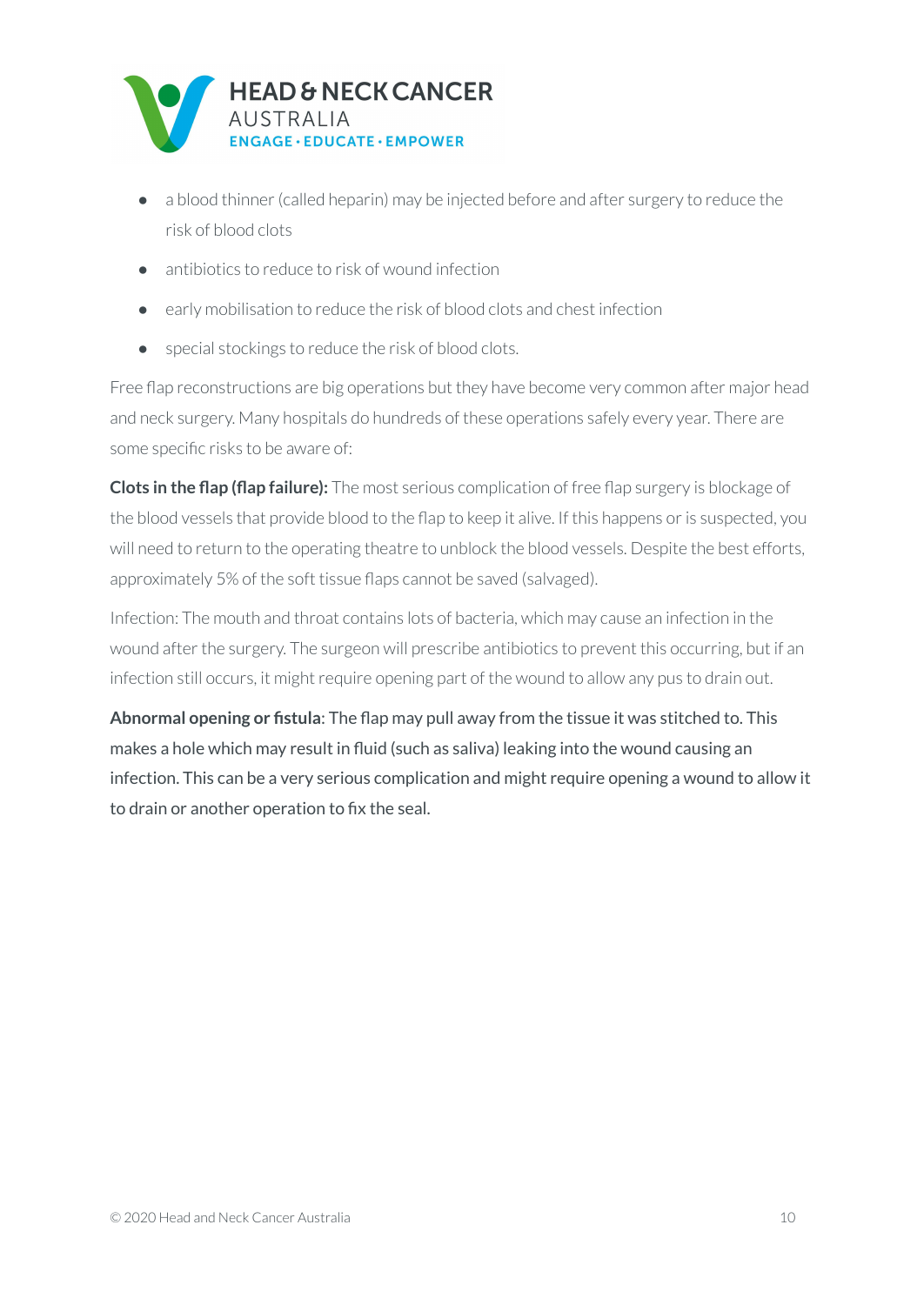

### <span id="page-10-0"></span>**SIDE EFFECTS AND THEIR MANAGEMENT**

As with all operations, there is a chance that reconstructive surgery using soft tissue free flap may lead to a number of side effects. You may not experience all of the side effects. Speak with your doctor if you have any questions or concerns about treatment side effects. Side effects common for soft tissue free flap surgery may include:

- Nausea: General anaesthetic may cause nausea. This will settle down soon after the operation and can be treated with medications.
- Sore throat: Your throat may be sore initially because of the breathing tube placed during the operation.

Reconstructive surgery is used to help healing, function and your appearance. Despite this some people undergoing reconstructive surgery may also experience:

- **●** Changes in appearance: Your appearance may change and it may be hard to accept. Seek support from the cancer care team, and family and friends. Contacting other patients through a [support](https://www.headandneckcancer.org.au/health-and-wellbeing/find-support) group may also assist.
- **●** Changes in eating and speaking: cancer surgery may affect eating and speaking so it may be useful to have a tablet/portable device or pen and paper to write down what you want to say. The speech pathologist and dietitian will provide any assistance needed to help with your speaking and eating during recovery.

There are also side effects for the surgery to remove your particular cancer, if this is done at the same time as the reconstructive surgery. For these side effects, refer to the information on the website about the particular [surgery](https://www.headandneckcancer.org.au/for-healthcare-professionals/surgical-procedures) you are having for your cancer.

● **Pain management**: Your anaesthetist will give you pain medicine during the operation to keep you comfortable when you wake up, and you may continue on pain medicines to ensure pain is under control. Ensure you take pain relief medications as prescribed by your doctor and speak to you cancer care team if the pain is not under control, gets worse of if the medication causes any side effects. You may want to download further information about pain [management](https://www.headandneckcancer.org.au/BeyondFive/media/HANCA-Fact-Sheets/Pain-Management-HANCA2020.pdf), which is available on the **Head and Neck [Cancer](http://www.beyondfive.org.au/)** [Australia](http://www.beyondfive.org.au/) website.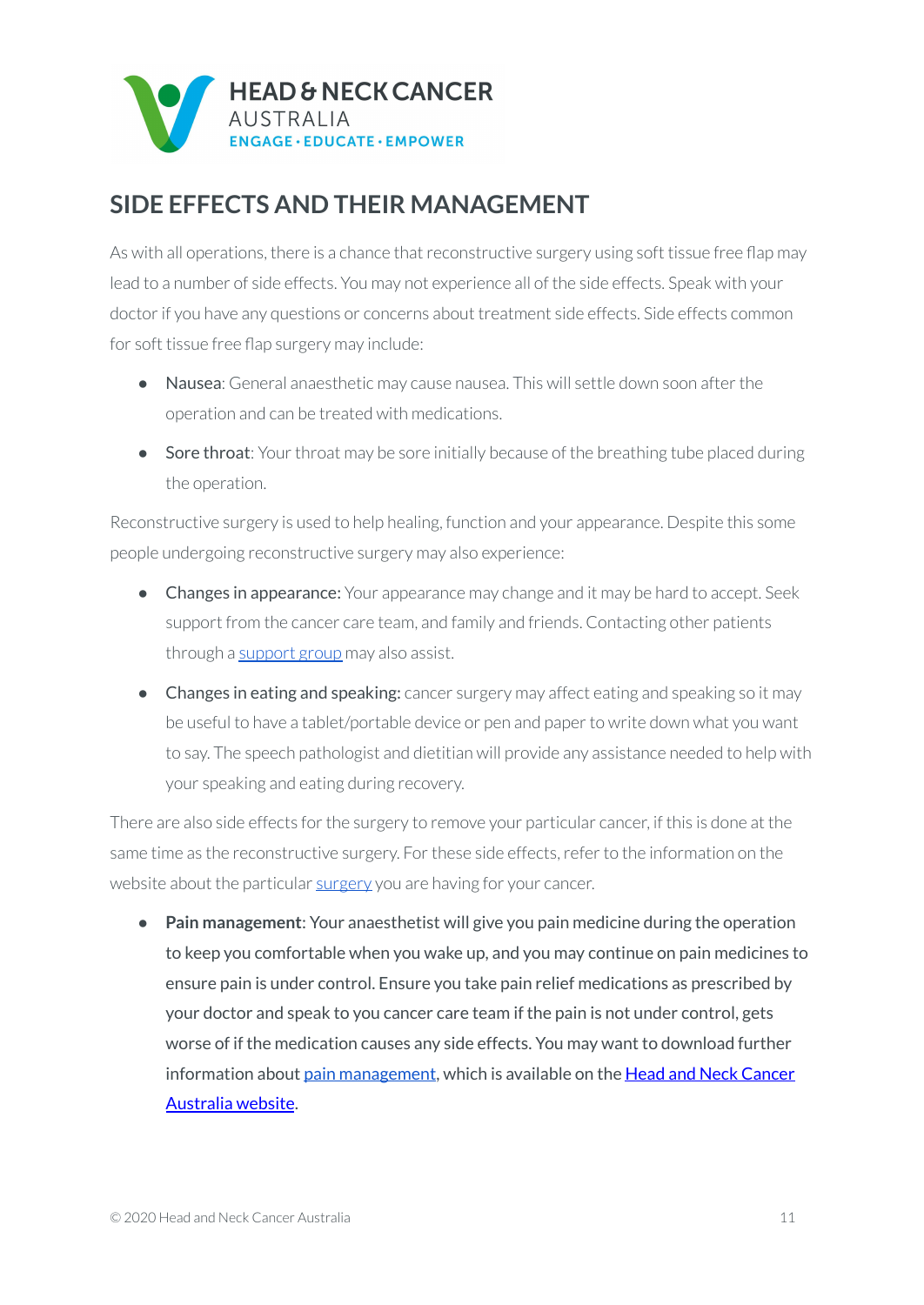

## <span id="page-11-0"></span>**BEFORE GOING HOME**

- Any particular instructions for [wound](https://www.headandneckcancer.org.au/BeyondFive/media/HANCA-Fact-Sheets/Wound-Care-After-Surgery-HANCA2020.pdf) care or medications will be provided to you before you go home. You may want to download further information about wound care on the Head and Neck Cancer [Australia](http://www.beyondfive.org.au/) website.
- You may need dressings, especially if you had a skin graft, for several weeks after going home. This is often done by a community nurse.
- Your doctor may prescribe pain medications to help relieve pain following the operation. Ensure you take the pain relief medications as prescribed by your doctor and speak to your cancer care team if the pain is not under control, gets worse or if the medication causes any side effects. You may want to download further information about pain management, which is available on the Head and Neck Cancer [Australia](http://www.beyondfive.org.au/) website.
- You will be assessed by the team involved in your care before you go home and follow-up will be arranged with your surgeon and GP.
- Follow-up may also be arranged with any other allied health professionals that may assist you with supportive care
- Your recovery at home may vary and you should allow time for your body to recover and heal. Regular follow-up helps to assess your progress.

#### **Symptoms to watch for after discharge from hospital**

- **Significant swelling**: You will have some swelling after your surgery. This is normal and may last for some weeks or months in varying degrees. However, contact your surgeon, GP or the hospital, if the swelling becomes very noticeable and affects your swallowing or breathing.
- **Difficulty breathing or swallowing**: You should be able to breath normally after your surgery. If you are having difficulty breathing or swallowing, immediately go to hospital emergency department or contact your surgeon.
- **Discharge from the wound**: If your wound becomes red, hot and starts to discharge, these are signs of an infection. Contact your surgeon's office or your GP, as you may need some antibiotics.
- **Fever:** Contact your surgeon of GP if you develop a fever.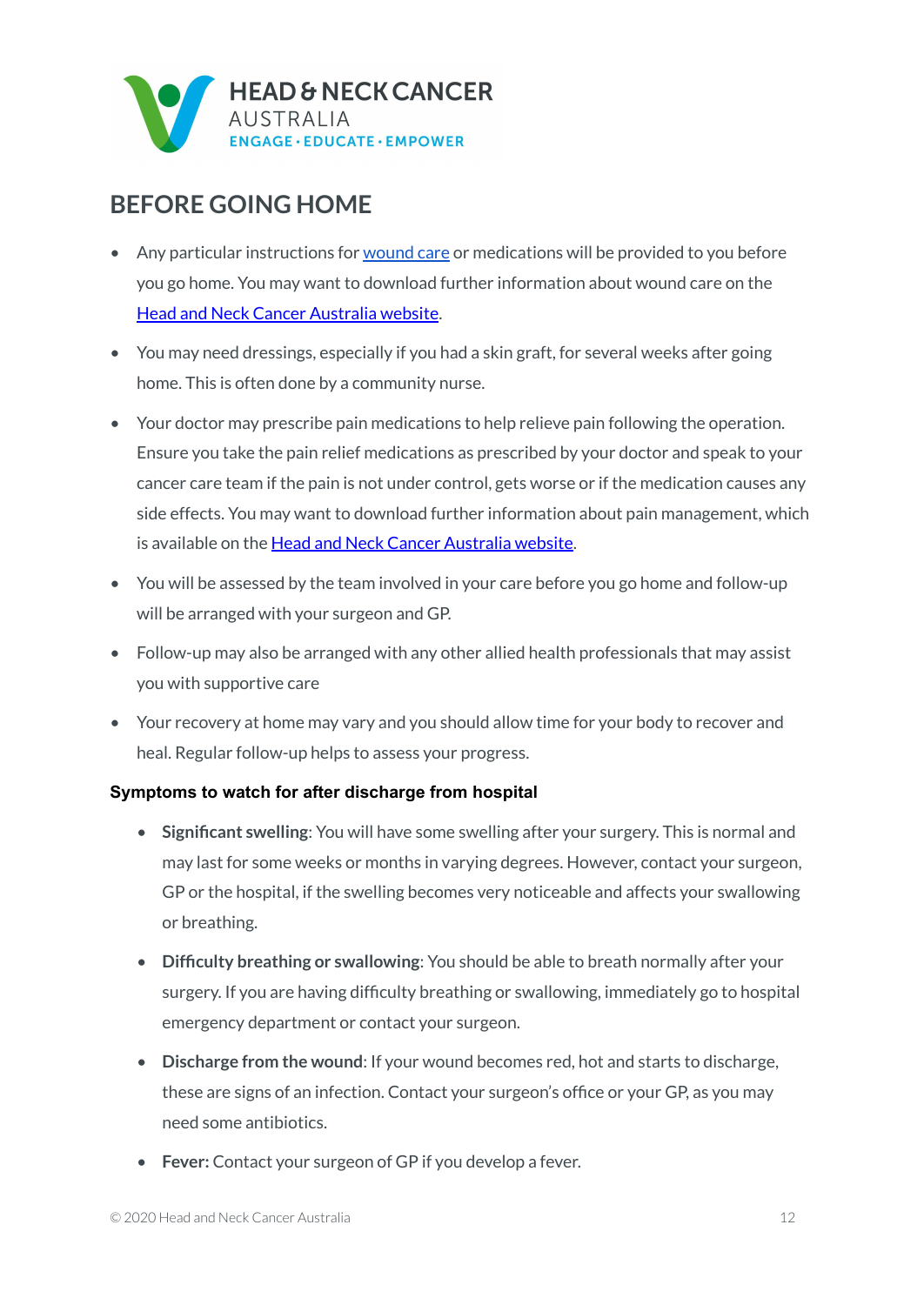

#### <span id="page-12-0"></span>**FOLLOW-UP CARE**

- After your operation, you will continue to have regular follow-up visits with your specialist doctor and cancer care team. Most patients with head and neck cancer will be monitored for five years after surgery, sometimes more.
- Any additional reconstruction, cosmetic procedures or treatments that you may need are planned after discharge. This enables time for you to recover from the initial operation, get results of the pathology that examined the tissue removed at the operation, and make the arrangements for any additional treatment or next steps.

For further information about the operation for cancer and what to expect, you can also refer to [Understanding](http://www.cancer.org.au/content/about_cancer/treatment/Understanding-Surgery_booklet_April_2016.pdf) Surgery: a guide for people with cancer, their families and friends.

#### <span id="page-12-1"></span>**QUESTIONS TO ASK YOUR DOCTOR**

- What will happen if I decide not to have the surgery?
- When will the cancer surgery be undertaken?
- How much will the surgery cost? Will my health insurance cover it?
- What are the possible side effects of treatment? How can they be prevented or controlled?
- What scar am I likely to expect?
- Will I be able to lead a normal life?
- What follow-up tests will I need after the operation?
- Am I suitable for any clinical trials?
- Who are the health professionals that I will need to see as part of my follow-up care?